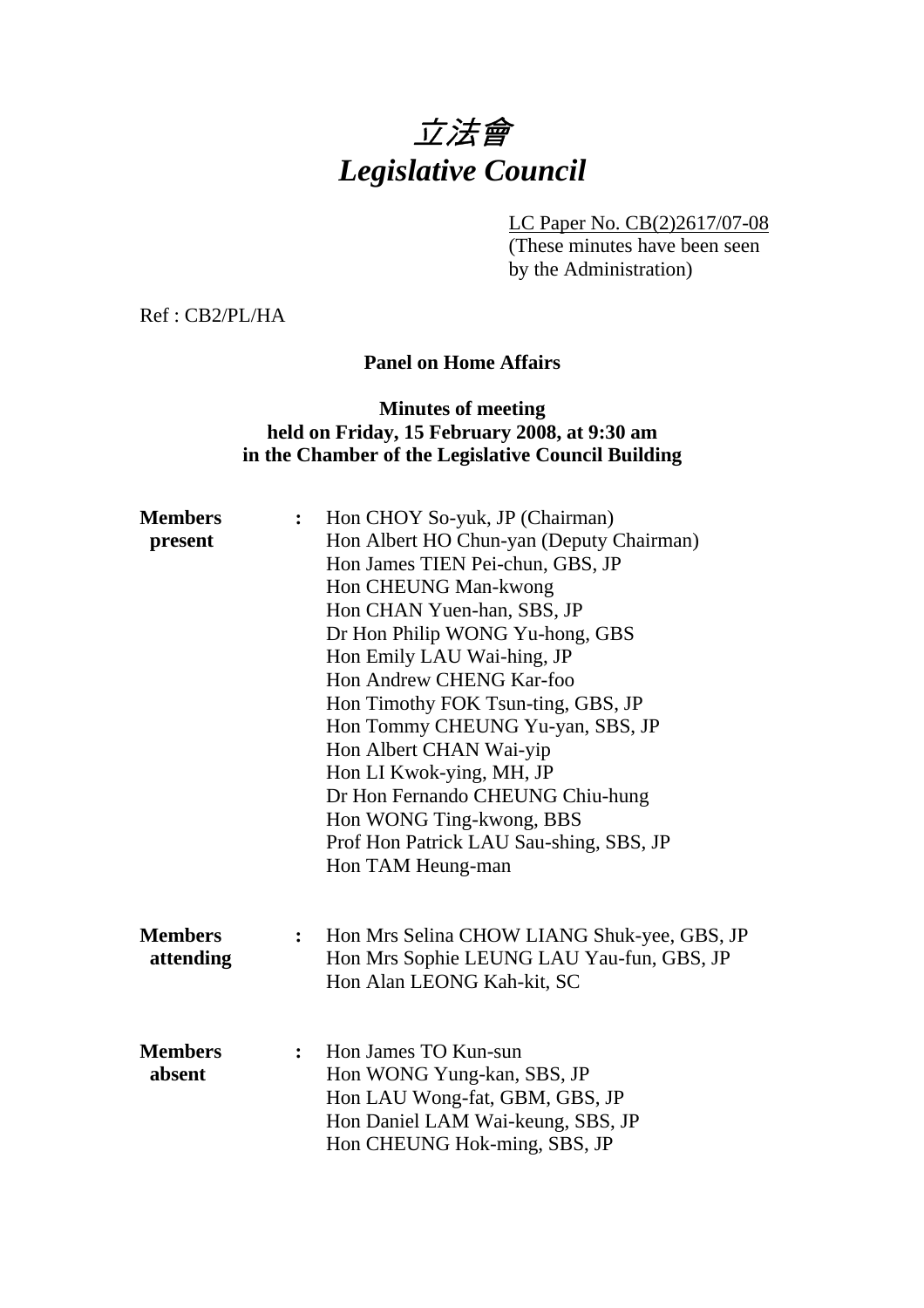**Public Officers :** Item IV  **attending** 

Home Affairs Bureau

Mrs Carrie YAU Permanent Secretary for Home Affairs

Miss Janet WONG Principal Assistant Secretary for Home Affairs (Recreation and Sport)

Financial Secretary's Office

Miss Elley MAO Principal Economist (3)

Sports Federation and Olympic Committee of Hong Kong, China

Mr PANG Chung Honourable Secretary General

Item V

Home Affairs Bureau

Ms Esther LEUNG Yuet-yin Deputy Secretary for Home Affairs (3)

Ms Winnie SO Chui-ying Principal Assistant Secretary for Home Affairs (Culture)1

Mr Vincent FUNG Hao-yin Principal Assistant Secretary (West Kowloon Cultural District)1

Leisure and Cultural Services Department

Mr CHUNG Ling-hoi Deputy Director of Leisure and Cultural Services (Culture)

Hong Kong Arts Development Council

Mr Louis YU Executive Director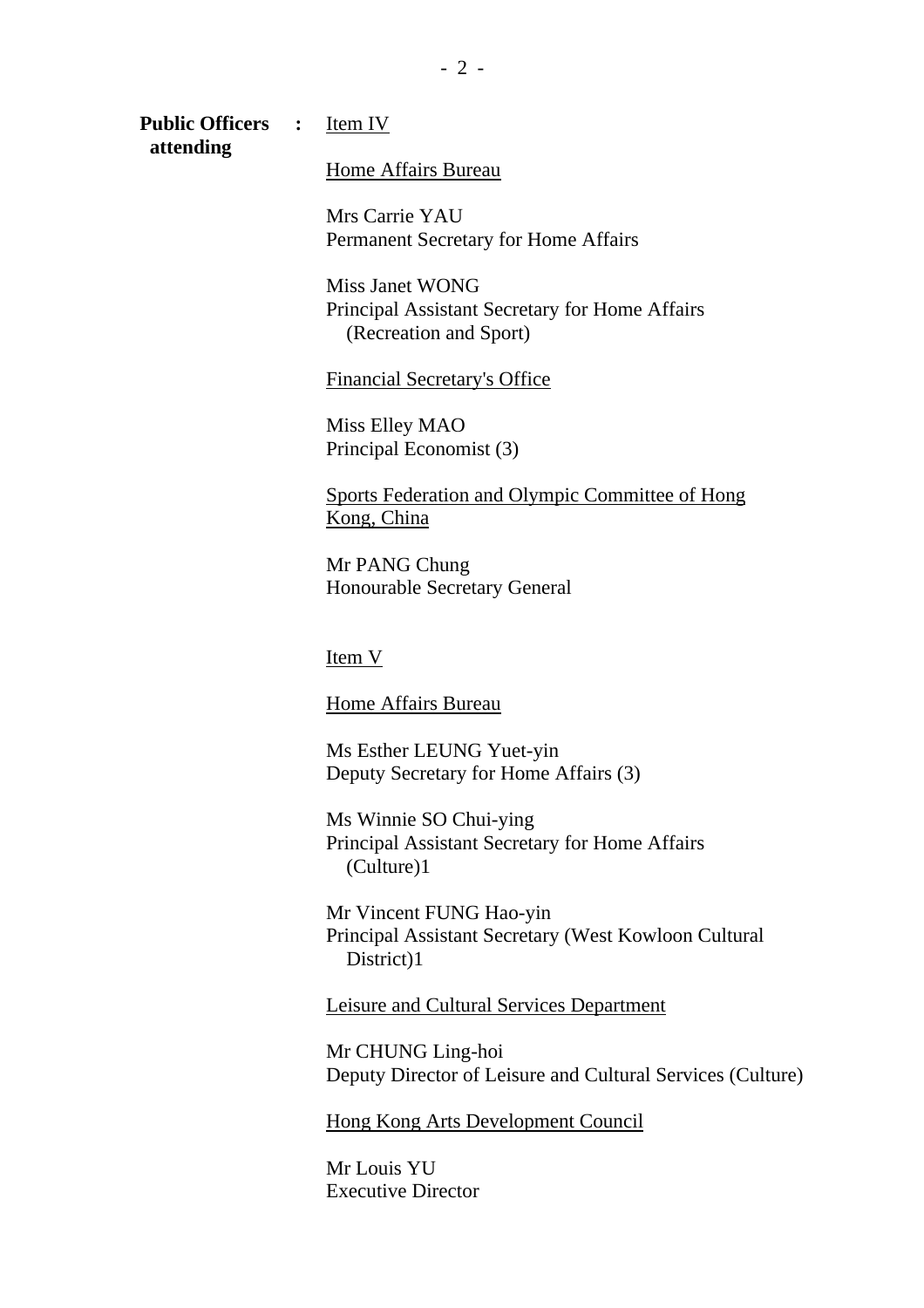|                                    |                | <b>Hong Kong Academy for Performing Arts</b><br>Professor Kevin Thompson<br>Director<br>Dr Herbert HUEY<br><b>Associate Director (Administration) and Registrar</b><br>Mr John Williams<br>Dean of Theatre and Entertainment Arts                                                                                                                                                                                                                                                                                                                                                                                                                               |
|------------------------------------|----------------|-----------------------------------------------------------------------------------------------------------------------------------------------------------------------------------------------------------------------------------------------------------------------------------------------------------------------------------------------------------------------------------------------------------------------------------------------------------------------------------------------------------------------------------------------------------------------------------------------------------------------------------------------------------------|
| <b>Attendance by</b><br>invitation | $\ddot{\cdot}$ | Item V<br>Mr Oscar HO Hing-kay<br>Department of Cultural & Religious Studies,<br>The Chinese University of Hong Kong<br>Democratic Alliance for the Betterment and Progress of<br>Hong Kong<br>Mr Stanley HUNG<br>Home Affairs Policy Deputy Spokesperson<br>The Chinese Artists Association of Hong Kong<br>Mr YUEN Siu-fai<br>Deputy Chairman<br>Mr LUNG Kung-tin<br>Member<br>Zuni Icosahedron<br>Mr Mathias WOO<br>The Composers & Authors Society of Hong Kong<br>Professor CHAN Wing-wah<br>Chairman<br>(also Head of The Centre for Creative & Performing<br>Arts, SPACE - The University of Hong Kong)<br><b>The Hong Kong Philharmonic Society Ltd</b> |
|                                    |                | Mr Edward HO<br>Chairman, Board of Governors                                                                                                                                                                                                                                                                                                                                                                                                                                                                                                                                                                                                                    |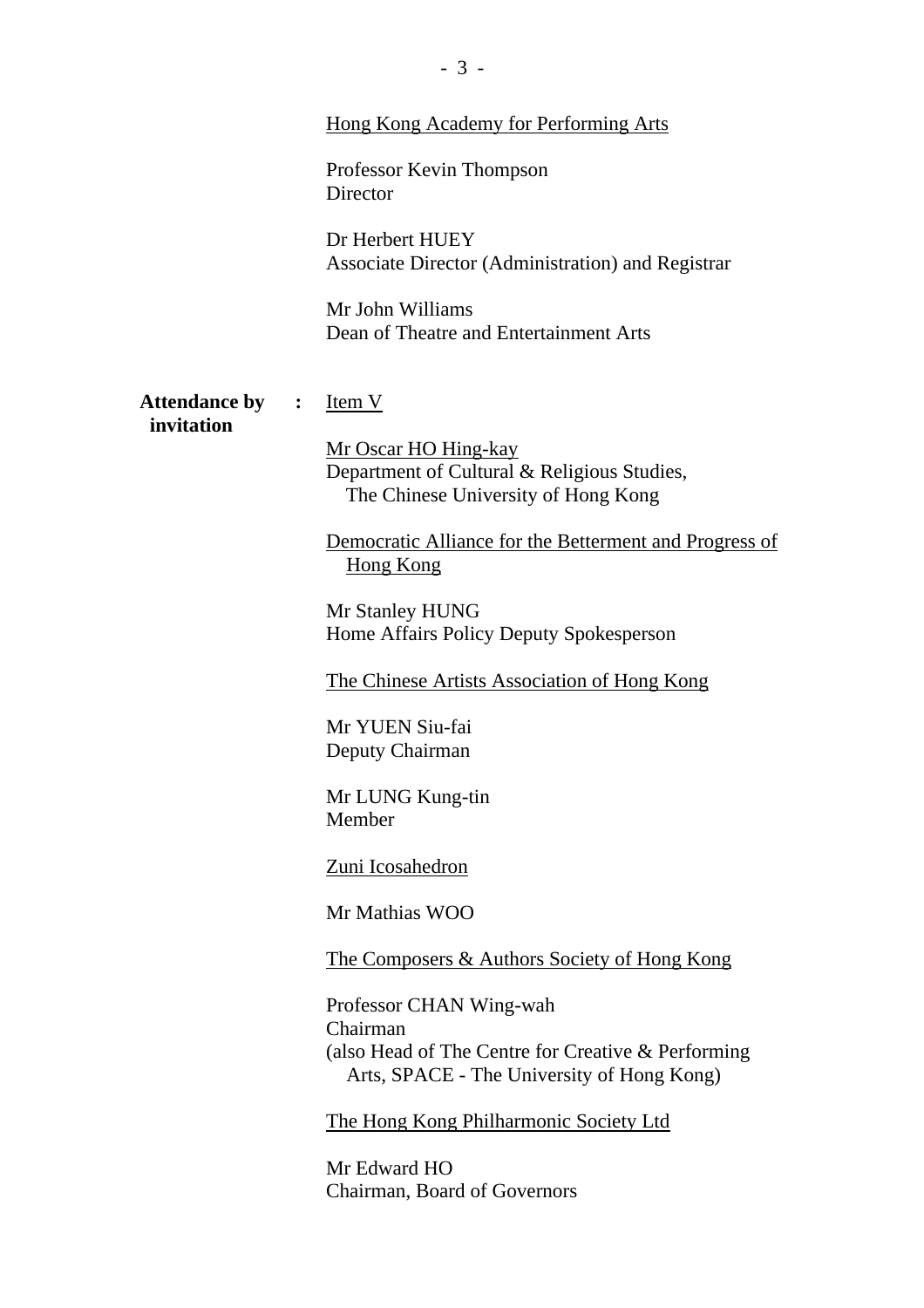Mr Timothy Calnin Chief Executive

Hong Kong Fringe Club and Hong Kong ArtsAdministrations' Association

Mr Benny CHIA Director/Founder and Vice Chairman - Hong Kong Arts Administrations' Association

Civic Party

Mr NG Gene-bond District Developer

#### Hong Kong Arts Centre

Mr Francis YU Acting Head of Hong Kong Art School

Ms Josephine NG Research Officer

The International Association of Art Critics, Hong Kong

Mr Gerard Henry President

Mr John Batten Member

Hong Kong Arts Festival Society

Ms Tisa HO Executive Director

Spring-time Stage Productions Ltd

Mr KO Chi-sum Chief Executive Office & Producer

Hong Kong Institute of Contemporary Culture

Ms Ada WONG Chairman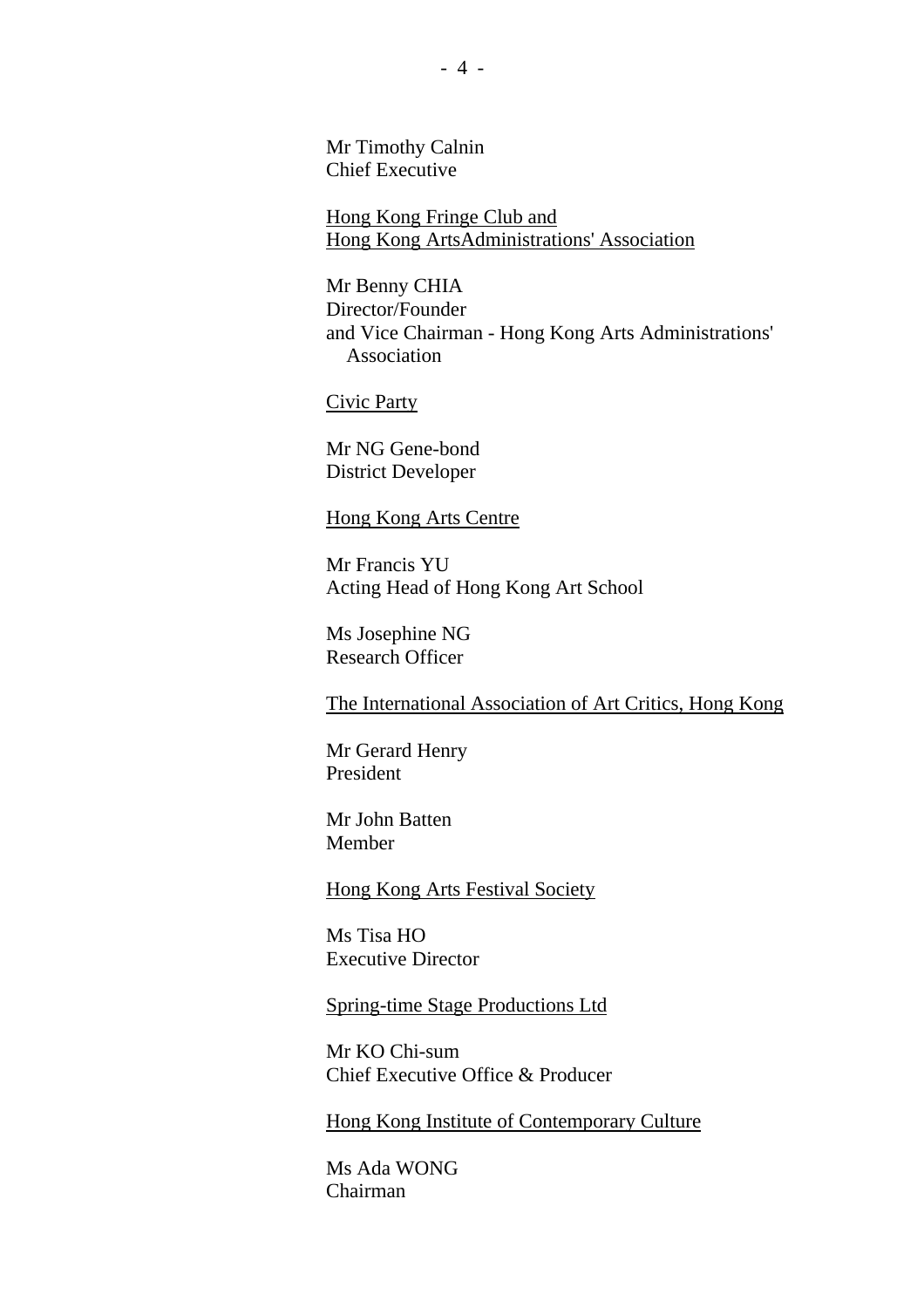#### Islands District Council

Mr LEUNG Siu-tong Chairman of Community Affairs, Culture and Recreation Committee

The Association of Managers, Cultural Services

Miss Irene LAM Chairlady

Miss Shirley WONG Vice Chairlady

#### Professional Commons

Mr Jeffrey AU Tsan-nien Chief Development Officer

Ms PON Yuen-yee Member

The Ink Society Ltd

Mrs Nancy LEE **Director** 

Museum of Site

Mr Andrew LAM Hon-kin Curator

**Clerk in :** Miss Flora TAI  **attendance** Chief Council Secretary (2)2

**Staff in :** Ms Joanne MAK **attendance** Senior Council Secretary (2)2

> Ms Anna CHEUNG Legislative Assistant (2)2

## **I. Confirmation of minutes**

[LC Paper No. CB(2)1051/07-08]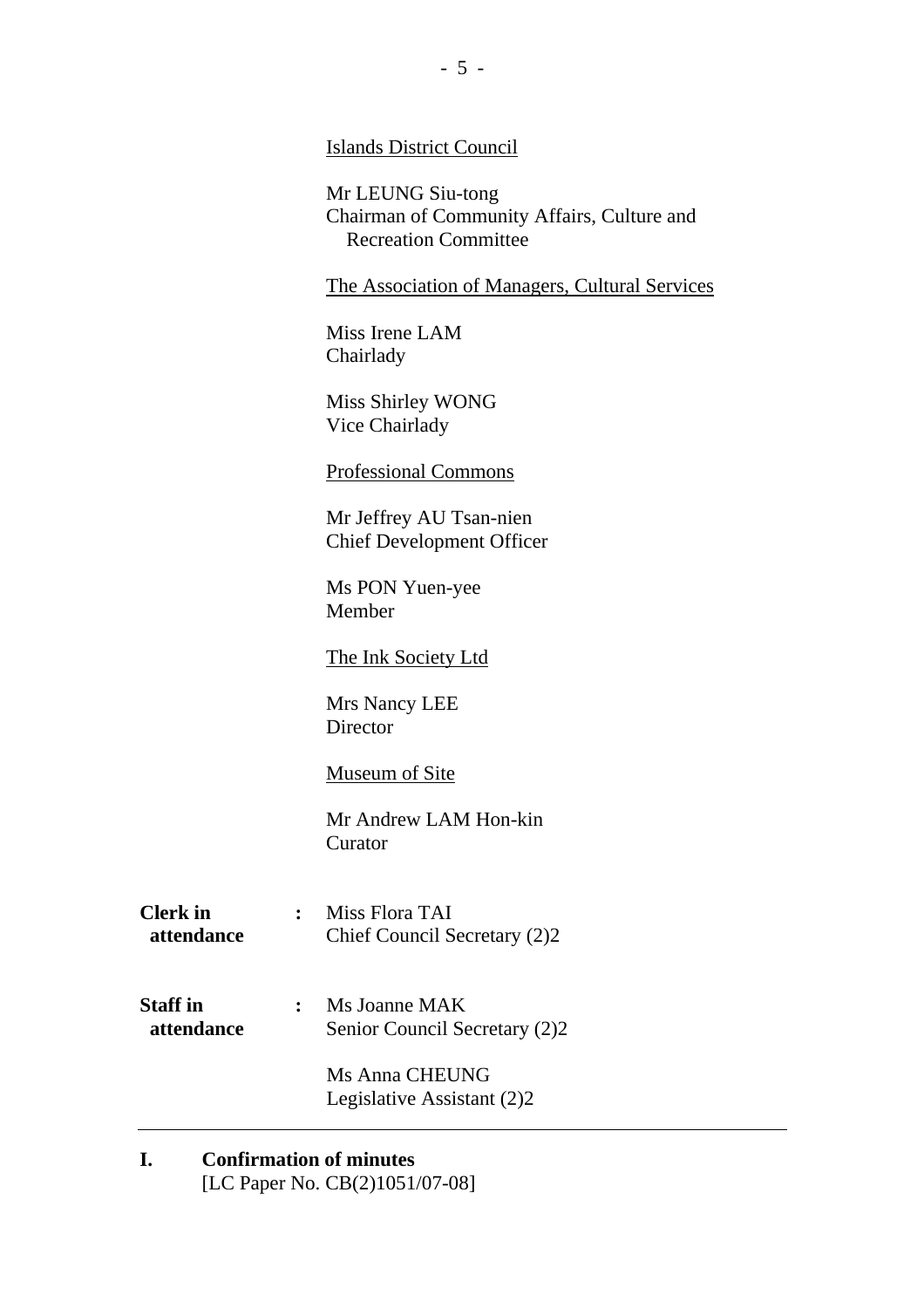The minutes of the meeting held on 14 December 2007 were confirmed.

## **II. Information paper(s) issued since the last meeting**  [LC Paper Nos. CB(2)825/07-08(01) and CB(2)906/07-08(01)]

2. Members noted that the following papers had been issued since the last regular meeting -

- (a) a letter dated 9 January 2008 from the Administration in reply to Hong Kong Christian Institute on matters relating to the Human Rights Education Working Group under the Committee on the Promotion of Civic Education [LC Paper No. CB(2)825/07-08(01)]; and
- (b) a letter dated 11 December 2007 from a property management company regarding entertainment licensing and the Administration's reply letter dated 18 January 2008 [LC Paper Nos. CB(2)906/07-08(01) and CB(2)699/07-08(01)].

# **III. Items for discussion at the next meeting**

[Appendices I and II to LC Paper No. CB(2)1053/07-08]

Items for discussion at the next regular meeting

3. Members agreed to discuss the following items at the next regular meeting scheduled for Friday, 14 March 2008, at 10:45 am -

- (a) national education and human rights education;
- (b) promotion of Cantonese opera and other Xiqu; and
- (c) redevelopment of the Hong Kong Sports Institute.

(*Post-meeting note:* at the request of the Administration and with the concurrence of the Chairman, discussion on the item referred to in (c) was subsequently deferred to the regular meeting scheduled for 11 April 2008.)

## Regular meeting in July 2008

4. The Chairman said that the last Council meeting of the 2007-2008 legislative session was scheduled for 9 July 2008, the duration of which was expected to be long and the Panel would have already submitted a report of its work to the Council by then. She suggested that the Panel should cancel the regular meeting scheduled for 11 July 2008 and might consider holding a

Action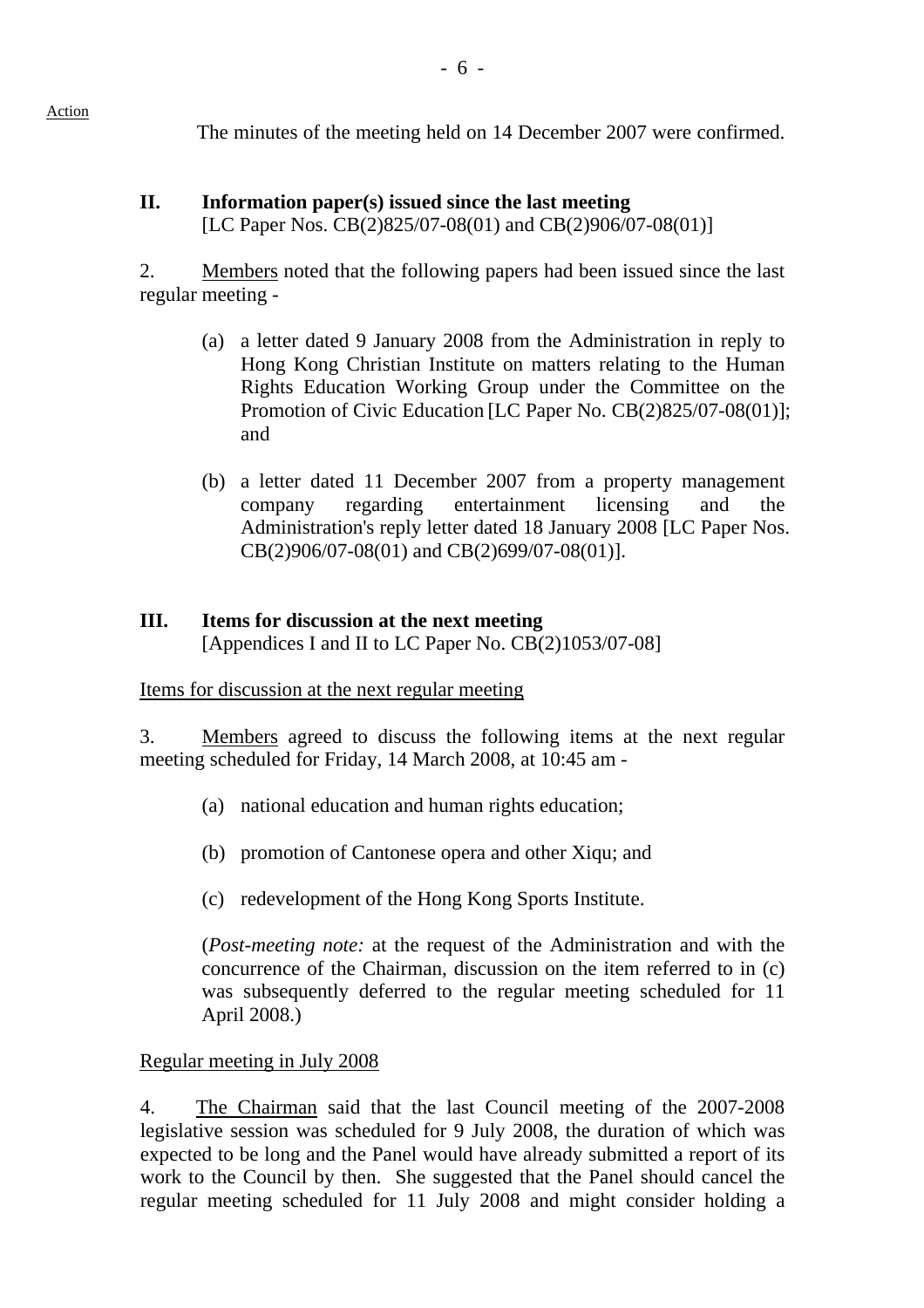Clerk

Clerk

Clerk special meeting around end of June/early July should the need arise. Members agreed.

#### Visit to Hong Kong Art School

5. The Chairman informed members that the Hong Kong Arts Centre had written to invite the Panel to visit the Hong Kong Art School to understand their work in promoting culture and the arts. Members agreed to accept the invitation. The Chairman instructed the Clerk to issue a circular inviting members' participation.

#### Visit to the site of the former police married quarters at Hollywood Road

6. Members agreed that, as the excavated site had been filled and the cornerstone of the former Central School as reported by the press could no longer be seen, the visit of the Subcommittee on Heritage Conservation for the afternoon on 21 February 2008 to the site of the former police married quarters at Hollywood Road should be cancelled.

**IV. Estimated financial implications to support the Sports Federation & Olympic Committee of Hong Kong, China in hosting the 2011 International Olympic Committee Session**  [LC Paper Nos. CB(2)1053/07-08 (01) and (02)]

7. Permanent Secretary for Home Affairs (PSHA) briefed members on the salient points of the Administration's discussion paper on its proposal to seek the Finance Committee (FC)'s acceptance in principle of the estimated financial implications to support the Sports Federation and Olympic Committee of Hong Kong, China (SF&OC) in hosting the 123rd International Olympic Committee Session in 2011 (2011 IOC Session) if the bid for the right to host the event was successful. She said that the estimated total expenditure for hosting the 2011 IOC Session would be around \$135 million at current (January 2008) prices. The Administration planned to seek FC's approval in principle of the estimated financial implications on 22 February 2008, so that SF&OC could submit its formal document to IOC to bid for the hosting right of the event by 28 February 2008.

8. With reference to paragraph 6 of the Administration's paper [LC Paper No. CB(2)1053/07-08(01)], Honourable Secretary General (Hon SG) of SF&OC briefed members on a tentative cost breakdown of the total expenditure under the current proposal.

#### Discussion

9. Mr Andrew CHENG was of the view that in raising Hong Kong's profile in the international sports arena, strengthening support and training for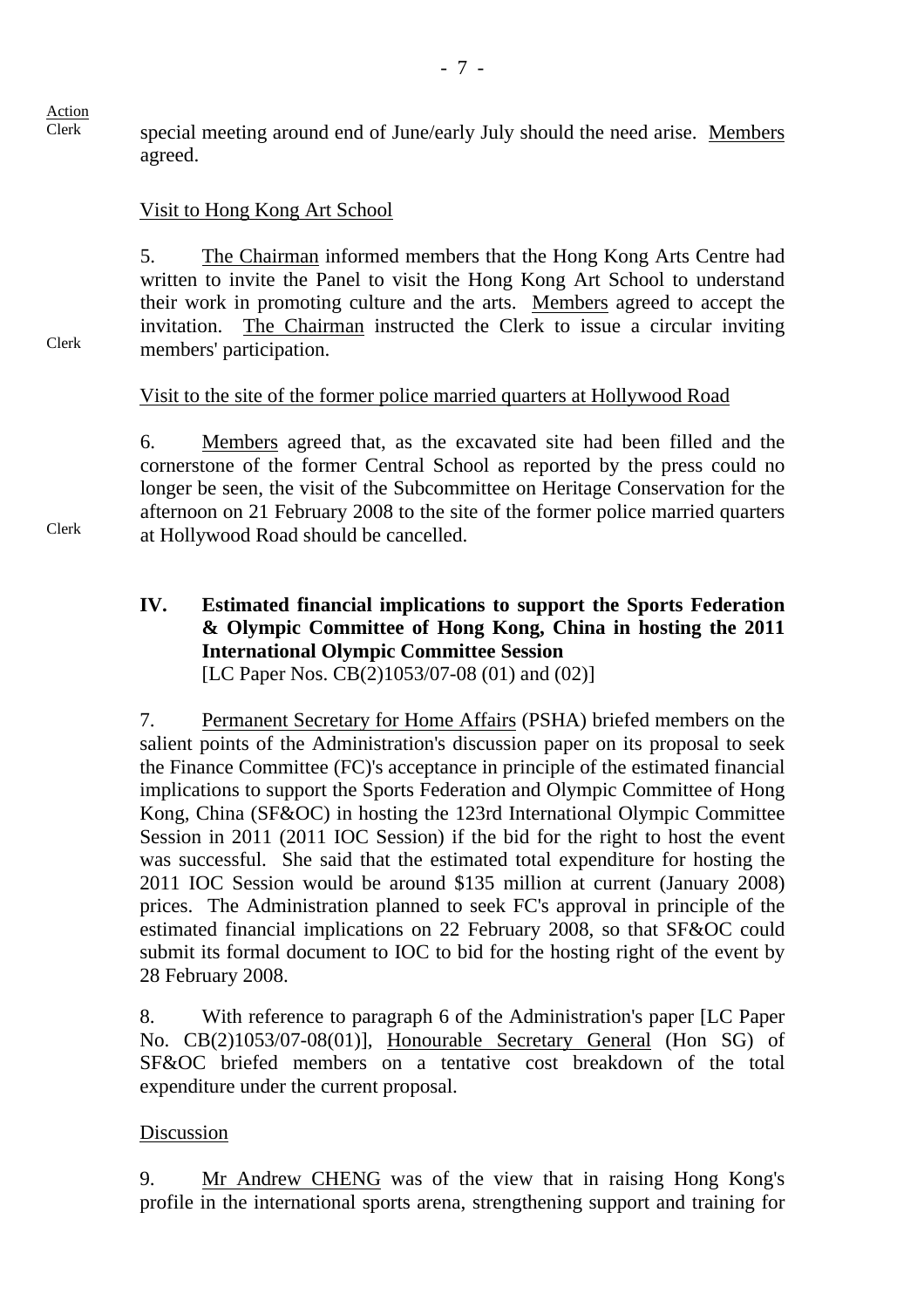elite athletes was more important than strengthening investment in the "hardware" in sports. The Administration should not be only interested in devoting large amounts of resources to hosting high-profile sports events but neglected the need for enhancing support and training for elite athletes. Miss TAM Heung-man also raised doubt as to whether the hosting of the 2011 IOC Session would be able to contribute to promoting interest in sports in the community.

10. Dr Fernando CHEUNG took the view that, as the estimated total expenditure was a large amount of money, the Administration should seize the opportunity of hosting the 2011 IOC Session to promote sports development and provide opportunities for elite athletes to participate in the 2011 IOC Session.

11. PSHA responded that successful promotion of sports development relied on the sustained efforts made by the Administration on a long-term basis instead of a one-off event. She considered that the hosting of the 2011 IOC Session would contribute to the promotion of sports and raise general interest in international sports events. Mrs Sophie LEUNG also considered that hosting the event could raise general awareness of international sports events and the community's interest in sports.

12. Mr Albert CHAN and Mr CHEUNG Man-kwong both considered that the hosting of the 2011 IOC Session could, at most, enable Hong Kong to gain more experience in organising international conventions but it had nothing to do with raising "Hong Kong's prestige and profile in the international sports arena". Mr CHAN further criticised that sports development in Hong Kong had long been hindered by the unfair allocation of resources within the sector as demonstrated by the large gap between the remuneration received by senior management staff of sports organisations and that by elite athletes. He said that sports development would have benefited more if the funding to be sought under the current proposal were to be spent on enhancing the support to elite athletes and on reforming the management of the national sports associations. He therefore opposed to the current proposal.

13. Mr Andrew CHENG was of the view that the Administration should cap the total expenditure and undertake not to seek additional funding in the future. Miss CHAN Yuen-han and Miss TAM Heung-man stressed that the Administration should avoid cost overrun by exercising stringent financial control in the use of funding for hosting the event. Mr Tommy CHEUNG and Mr CHEUNG Man-kwong said that, in the event of cost overrun, the Liberal Party and the Democratic Party (DP) respectively would not support any proposal from the Administration to seek additional funding to meet the shortfall.

14. PSHA undertook that, barring high inflation rate, the Administration, together with SF&OC, would make the best endeavors to control the total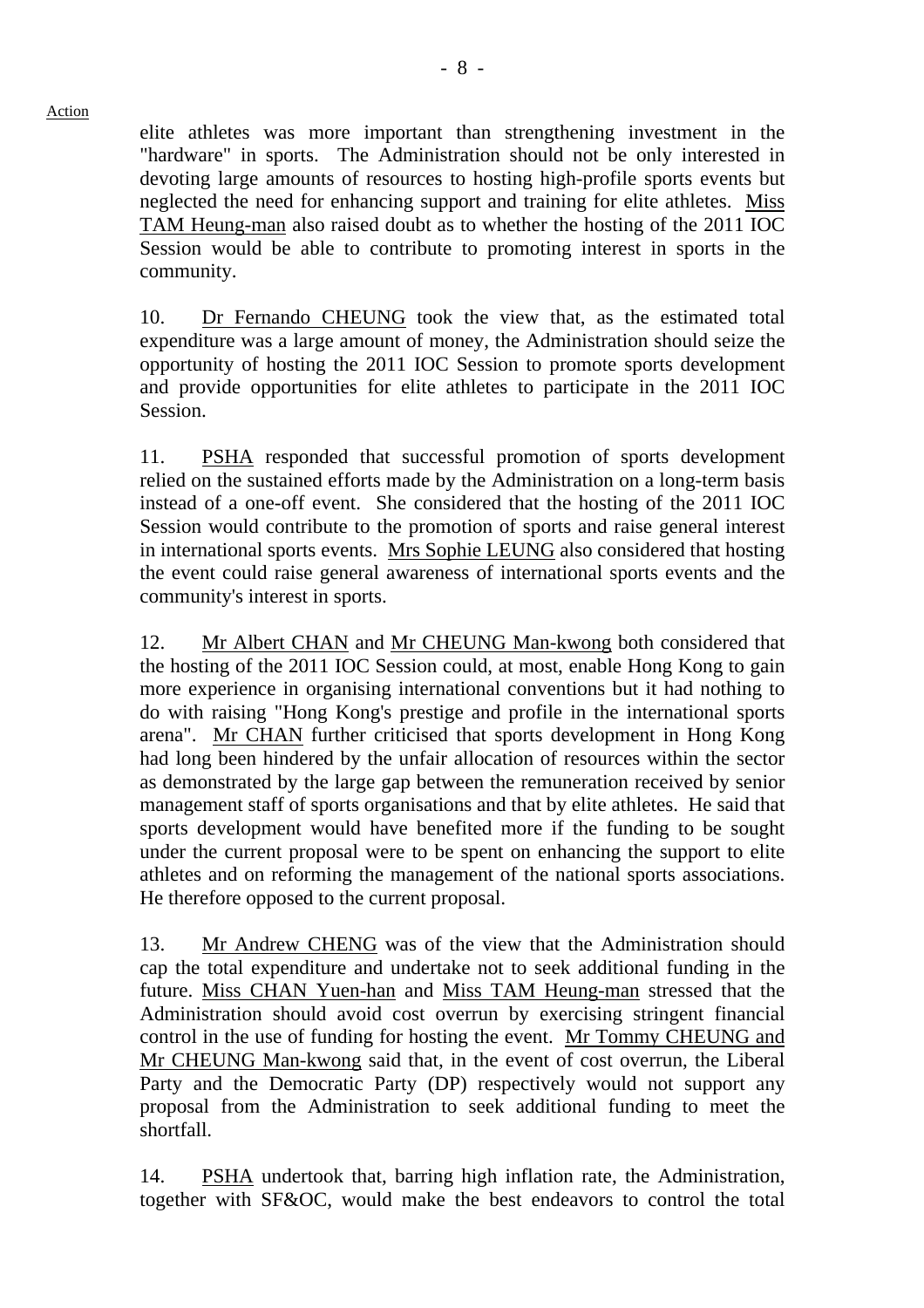expenditure within the estimated budget of \$135 million. If the bid for the right to host the event was successful, the Administration would request SF&OC to exercise proper internal controls to ensure the cost-effectiveness and accountability in the use of the fund, such as requiring SF&OC to submit annual audit reports prepared by certified public accountants and appointing government officials to the relevant organising committee as ex officio members to monitor the use of funding.

15. Ms Emily LAU expressed concern that Hong Kong would suffer from a loss as the total anticipated spending of the overseas visitors would be only around \$80 million to \$110 million whereas the total expenditure would be in the region of \$123 million to \$135 million. She raised queries about the financial implications incurred and economic benefits derived in hosting the Sixth Ministerial Conference (MC6) of the World Trade Organisation (WTO) and the International Telecommunication Union (ITU) TELECOM WORLD 2006.

16. Referring to the Administration's papers [LC Paper Nos. CB(2)245/07-  $08(02)$  and  $CB(2)587/07-08(01)$ ] previously submitted to the Panel on this subject, Principal Assistant Secretary for Home Affairs (Recreation and Sport) (PAS(R&S)) said that the budget for hosting MC6 of WTO was \$256 million and that for hosting ITU TELECOM WORLD 2006 was \$93 million, whereas the tangible economic benefit for hosting MC6 of WTO was about \$100 million and that for hosting ITU TELECOM WORLD 2006 was about \$900 million plus creation of about 1 000 temporary jobs. She added that, while hosting MC6 of WTO seemed to have ended up in a financial loss, the intangible benefits generated as detailed in the relevant paper should be taken into account.

17. Referring to paragraph 2 of the Administration's discussion paper [LC Paper No. CB(2)1053/07-08(01)], Ms Emily LAU further asked about the basis of the estimate that an IOC Session would attract about 10 000 overseas visitors to the host city. Hon SG of SF&OC responded that SF&OC had approached certain host cities of the past IOC Sessions for information, but only the Singapore National Olympic Council (SNOC) (host NOC of the 2005 IOC Session) had responded. Ms LAU expressed concern about the accuracy of the information under reference as the estimated number of visitors was based on the experience of only one host city. PSHA explained that, as advised by IOC, an IOC Session would attract about 300 delegations involving about 10 000 participants. It was very likely that the host city of the 2018 Olympic Winter Games would be elected and announced at the 2011 IOC Session. If many cities would bid for the hosting right of the 2018 Olympic Winter Games, the number of delegations of the 2011 IOC Session would be larger.

18. In response to Professor Patrick LAU's question, PSHA said that which other cities were also interested in bidding for the hosting right would not be known until after 28 February 2008, i.e. after the deadline for submission of bid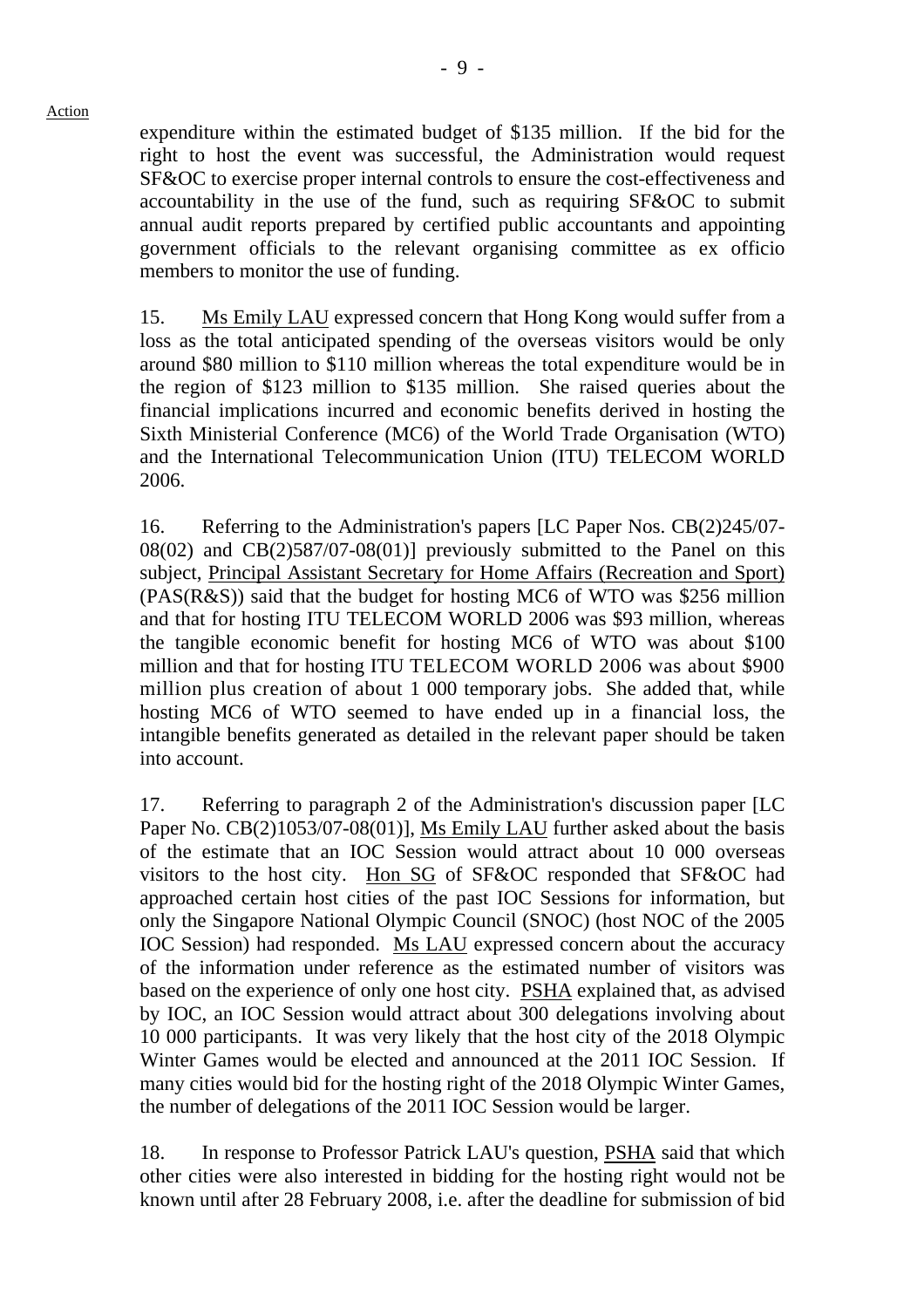documents to IOC. Professor LAU further enquired about the criteria of selection of a host city. Hon SG of SF&OC said that IOC would mainly consider factors including the suitability of venues in the city applying to host the event, security, transport facilities and information technology support, etc.

19. Miss TAM Heung-man queried whether hosting the 2011 IOC Session could promote Hong Kong to the world. PSHA said that, based on past experience, it was expected that hosting the 2011 IOC Session in Hong Kong would benefit the local economy as a whole, particularly the tourist, hospitality and exhibition industries. Principal Economist (3) supplemented that the total anticipated spending of overseas visitors was only a conservative estimate which was based on the average per capita spending of overnight visitors (i.e. some \$1,380) in 2006. However, it was expected that the participants of the 2011 IOC Session would mostly be business visitors whose average per capita spending in 2006 was some \$2,000. She added that, depending on the countries from which the visitors came, the actual spending could be more than the current estimate which was based on the "*average* per capita spending".

20. Mr Tommy CHEUNG considered that members should not consider the current proposal merely on the basis of the direct economic benefits without taking into account the long-term intangible benefits, such as the benefit of promoting Hong Kong as an international convention centre to the world. Mrs Sophie LEUNG considered that it would be an honour to Hong Kong if it succeeded in bidding for the hosting right, and Hong Kong should also keep on holding more international conventions in order to accumulate more such experience which would be important to the economic development of Hong Kong. The Chairman said that the Democratic Alliance for the Betterment and Progress of Hong Kong was also supportive of the current proposal.

21. Mr CHEUNG Man-kwong said that DP supported the current proposal but considered that the economic benefits to be brought about would only be limited. DP's support was mainly based on the consideration that as a member of the international sports arena, Hong Kong had an obligation to host the event.

22. Mr Timothy FOK declared interests as President of SF&OC. He appealed to members for their support for the current proposal and assured members that, if the bid for the right to host the event was successful, SF&OC would exercise stringent controls to ensure prudent use of the fund and costeffectiveness.

23. To sum up the discussion, the Chairman said that, after its discussions at the meetings held on 9 November and 26 November, the Panel supported in principle SF&OC's proposal to bid for the right to host the 2011 IOC session. As all Members present at this meeting except Mr Albert CHAN had expressed support for the current proposal, it was concluded that the Panel supported the Administration's plan to seek the FC's approval in principle of the relevant estimated financial implications on 22 February 2008. Ms Emily LAU,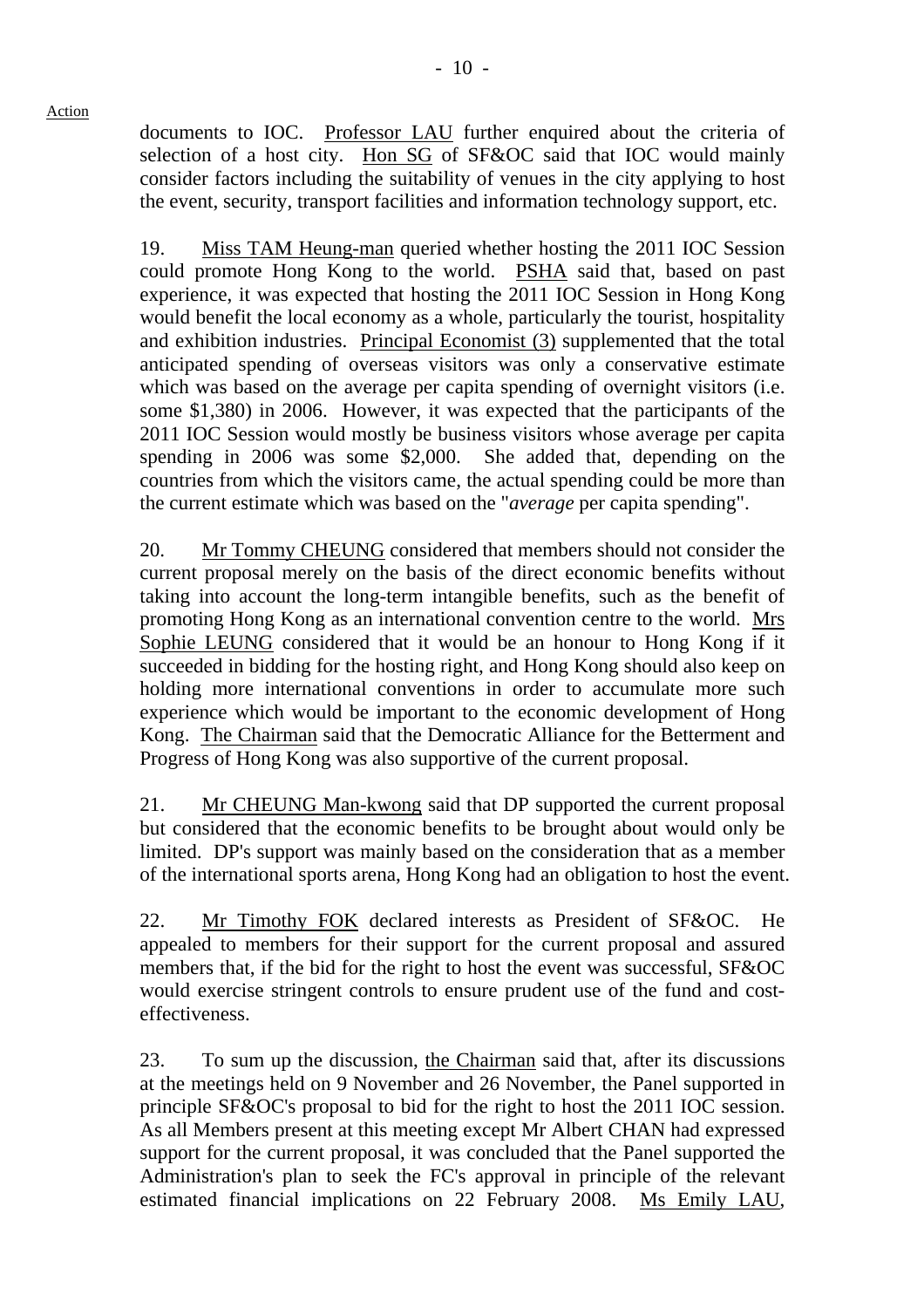however, expressed dissatisfaction with the short timeframe between the Panel's discussion and FC's consideration of the current proposal. She requested that the Administration should include, in its paper to be submitted to FC, detailed information in response to concerns raised by members at this meeting and observe strictly the deadline of FC for provision of papers. PSHA said that the Administration would provide FC with the paper on the current proposal in due course.

(*Post-meeting note*: the Administration issued the relevant paper to FC vide FCR Paper No. FCR(2007-08)59.)

## **V. Strengthening the software and humanware in culture and the arts**  [LC Paper Nos. CB(2)245/07-08 (03) - (04) and CB(2)1053/07-08(03)]

## Meeting with deputations

24. The Panel received views on the measures put forward by the Administration to strengthen the software and humanware in culture and the arts [paragraphs 26 to 28 of the Administration's paper LC Paper No. CB(2)245/07-08 (03)] from a total of 19 individuals and arts organisations attending the meeting. The Panel noted that Hong Kong Institute of Architects, Mr YEUNG Wai-sing, member of Eastern District Council and DP had also provided submissions which were issued under LC Paper Nos. CB(2)1053/07- 08(05), (06) and CB(2)1101/07-08(07) respectively.

25. The views and comments made by these individuals and organisations broadly covered the following issues -

- arts education in schools, audience building and community participation;
- professional training on the arts, arts administration and arts criticism;
- a comprehensive manpower mapping survey for the development of culture and the arts;
- developing performing venues and exploring new and alternative art spaces in the community;
- resources allocation and increasing support for small and medium sized arts groups as well as the young and budding arts groups/artists;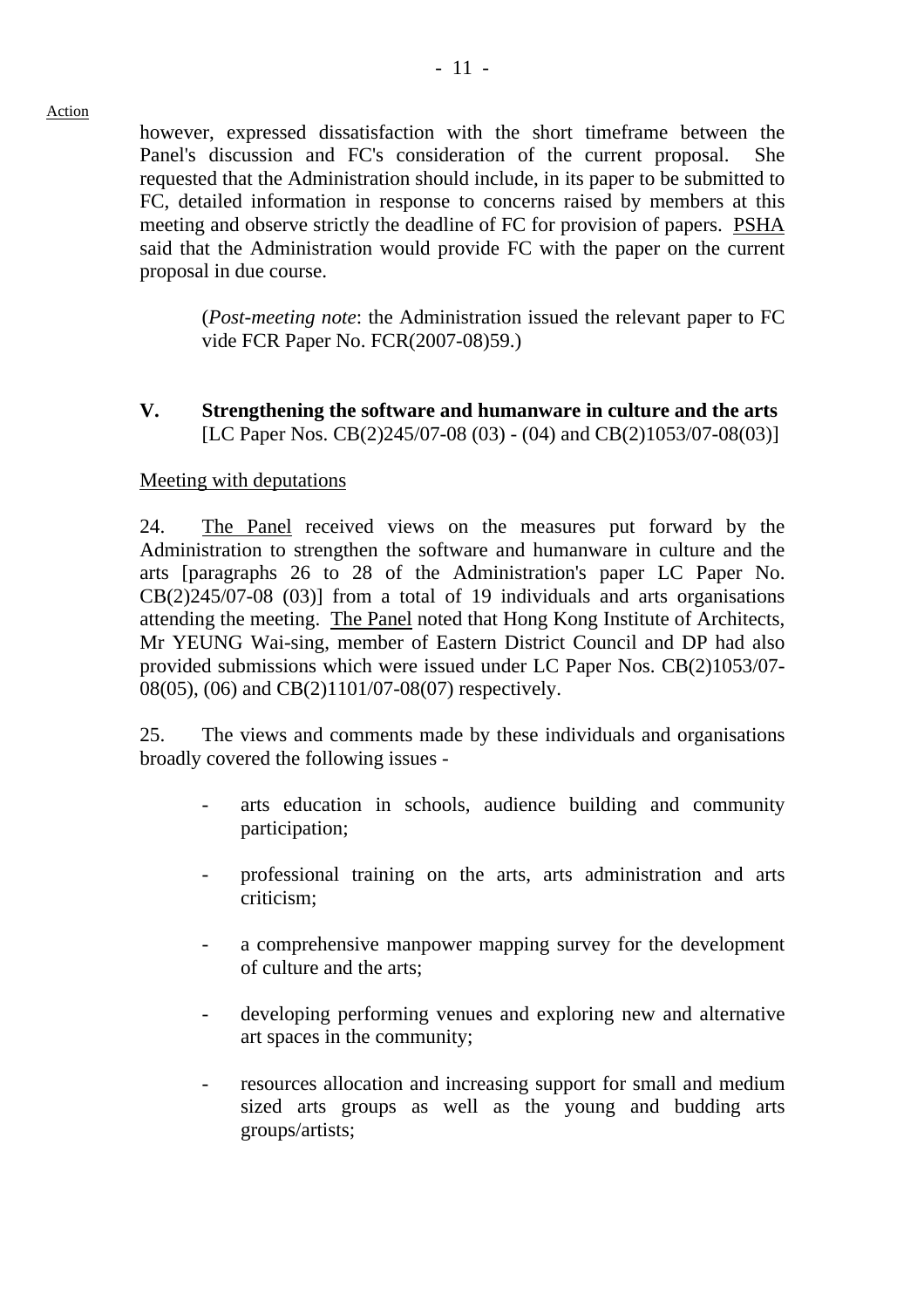- initiatives to facilitate the development of culture and the arts, e.g. introducing institutional reform and setting up a Cultural Affairs Bureau;
- promotion of Chinese culture;
- development of public libraries and museums; and
- heritage conservation.

26. At the suggestion of Ms Emily LAU, the Clerk was requested to prepare a summary of the views expressed by the deputations for members' reference. The Administration was requested to provide responses in writing to the views raised by the deputations.

(*Post-meeting note*: the summary of views and the Administration's written responses were issued under LC Paper Nos. CB(2)1805/07-08 (04) and CB(2)1805/07-08(03) respectively.)

#### Administration's initial response to the views of deputations

27. Deputy Secretary for Home Affairs (3) (DSHA(3)) made the following initial responses to the views expressed by the deputations -

#### On increasing funding support

- (a) the Administration was conducting a review in consultation with the Funding Committee on Performing Arts, a dedicated committee appointed to advise on funding matters for the major professional performing arts groups, with a view to devising a new funding and assessment mechanism for supporting these major performing arts groups, which would include a set of assessment criteria, their quantifiable deliverables as well as their performance in management;
- (b) the review was expected to be completed in 2009-2010. During the transitional period, i.e. 2008-2010, the Administration would increase funding support for the 10 major performing arts groups to enable their consolidation before a new funding and assessment mechanism was expected to be fully implemented in 2010-2011 upon completion of the review;
- (c) the Administration would increase funding support for the Hong Kong Arts Development Council (HKADC) to enhance its role in supporting young and budding artists as well as developing small and medium sized arts groups;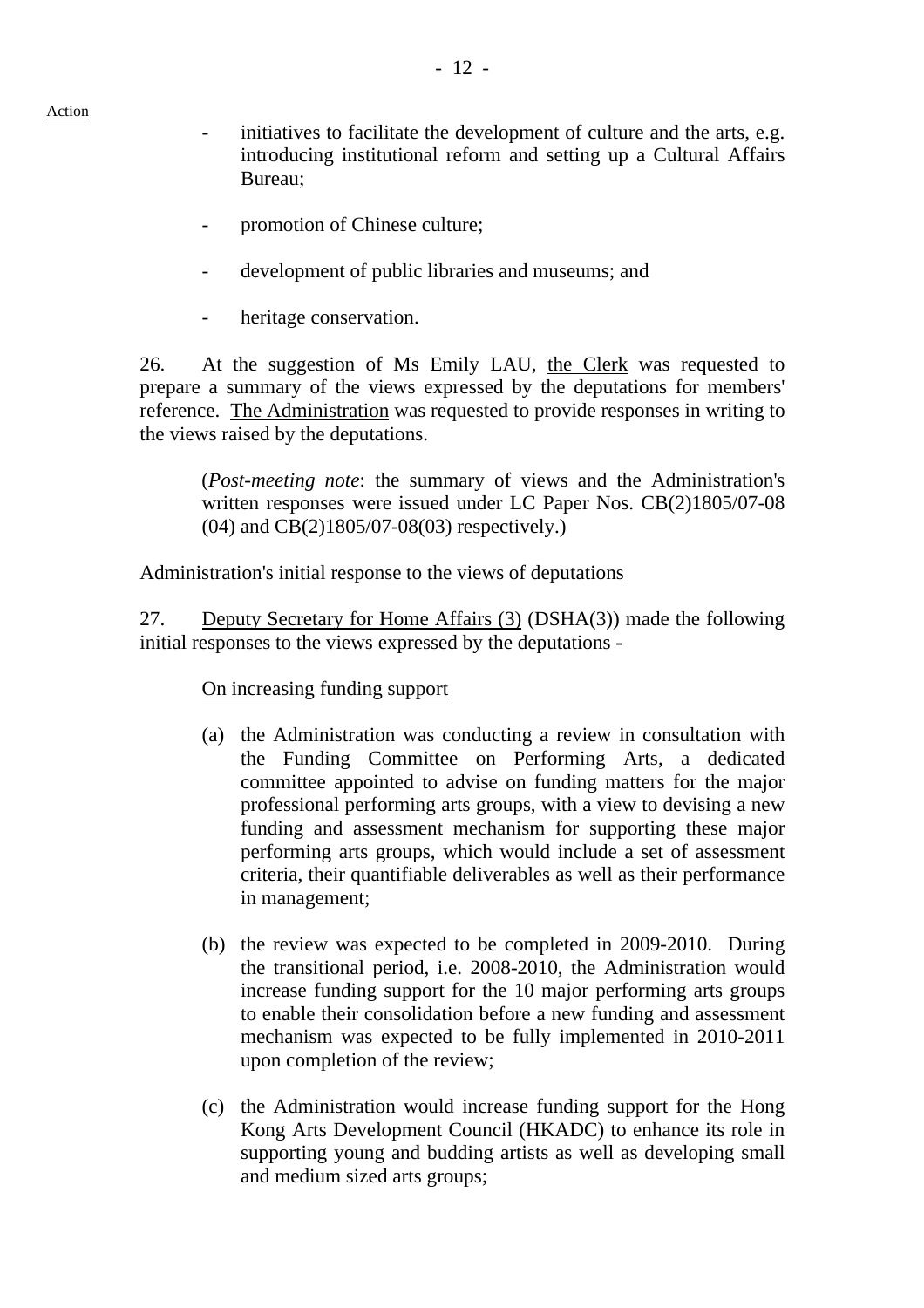#### On arts education

- (d) the Home Affairs Bureau (HAB) would work closely with the Education Bureau (EDB) in forging a closer network between schools and arts groups with a view to bringing arts and cultural programmes to schools so as to enhance students' appreciation;
- (e) the Administration was planning to conduct a research study on arts education to take stock of the provision of arts education in the school sector and in the community, to review the best practices overseas, and to consider how arts education could contribute to the nurturing of a creative population to develop Hong Kong into a creative economy;

#### On manpower requirement

(f) the Administration was planning to launch a manpower study in early 2008 to assess the demand and supply for artists, arts administrators, curators and other arts-related professionals taking into account the current situation and estimated manpower requirements for the West Kowloon Cultural District (WKCD) facilities, and to plan for the necessary manpower training;

#### On cultural facilities

- (g) the Administration was planning to explore providing more community-based venues for arts and cultural uses and to foster closer collaboration between the 18 District Councils (DCs) and local arts groups for the purpose of strengthening the provision of district-based arts related programmes; and
- (h) the Administration was planning to set up an advisory body on museums in 2008 to prepare for the establishment of the statutory Museums Board and, at the same time, develop a framework for supporting the development of private museums.

#### Discussion

## *Provision of a television (TV) channel for broadcasting cultural and arts programmes*

28. Referring to a letter dated 13 February 2008 from HAB [LC Paper No. CB(2)1067/07-08(01)] informing the Panel that Hong Kong Cable TV Limited could make available to the Government not more than three channels free of charge and HKADC might consider taking forward the provision of a cultural channel, Ms Emily LAU sought deputations' views on the need for such a channel. Mr Mathias WOO, Professor CHAN Wing-wah, Mr Edward HO and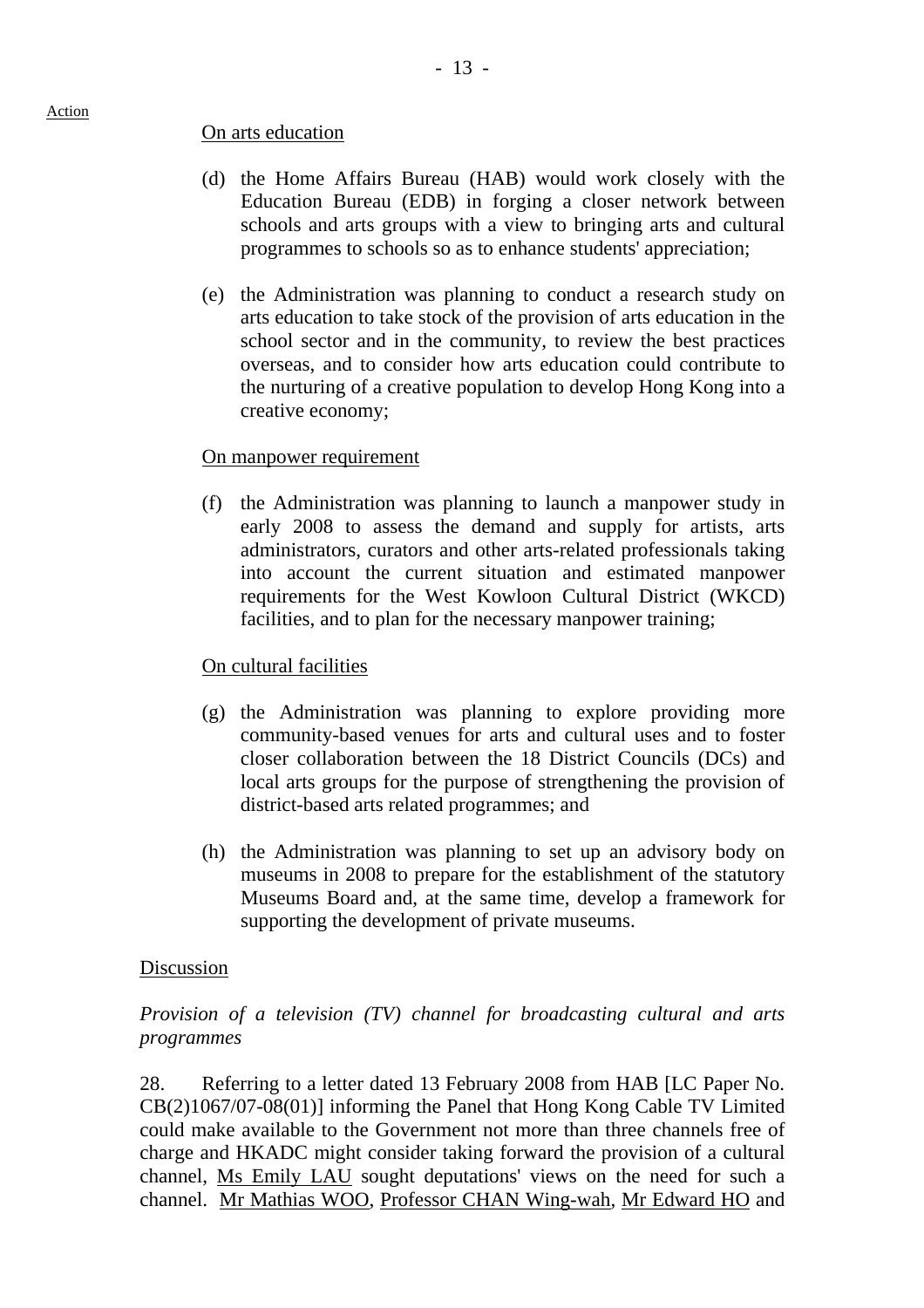Mr KO Chi-sum expressed the view that the provision of a cultural channel would be desirable as it could provide a platform for local artists and arts organisations to showcase their creativity and arts production. Professor CHAN further suggested that Cable TV Limited should be required to make available to the Government altogether three channels free of charge for cultural and arts programmes. Mr WOO suggested that the Administration should explain how the matter would be taken forward, for example, how a tender would be invited. He added that Radio Television Hong Kong, as a public broadcasting service provider, could have a role to play which would fall under the purview of the Commerce and Economic Development Bureau.

## *Setting up a Cultural Affairs Bureau*

29. Dr Fernando CHEUNG expressed dissatisfaction that the Administration had all along regarded culture and the arts as leisure and recreational activities and failed to give high priority to the need for enhancing cultural and arts development in government policies. He urged the Administration that a Cultural Affairs Bureau should be set up for implementing active measures to promote culture and the arts, and to allocate sufficient resources for the implementation of adequate policy measures for the promotion of arts development in Hong Kong.

### *Arts education under the New Senior Secondary School Curriculum*

30. Mr CHEUNG Man-kwong said that, as far as he understood, the subject of Arts would not be made a compulsory subject under the New Senior Secondary School Curriculum and the universities would also not consider examination results on Arts in student admission. He was concerned that the importance of the Arts subject would continue to be neglected by students and parents and this would not be conducive to the nurturing of arts talents for Hong Kong. Mr CHEUNG suggested that the subject of Arts could be made a compulsory subject without the need to impose an examination requirement on students. He sought deputations' views on his suggestion

31. Professor CHAN Wing-wah and Ms Ada WONG expressed support for Mr CHEUNG's suggestion. Ms WONG further pointed out that training on arts received by teachers was also inadequate. She said that the teacher training offered at the Hong Kong Institute of Education did not include ideas of introducing arts elements in teaching of any academic subject and this was not conducive to integration of arts with formal education.

#### *Administration's annual recurrent expenditure on culture and the arts and subvention for the major professional performing arts groups*

32. Referring to paragraph 4 of the Administration's paper, Mrs Sophie LEUNG noted that funding provisions for the areas of "building a cultural network with the Mainland and with other countries" and "venue management